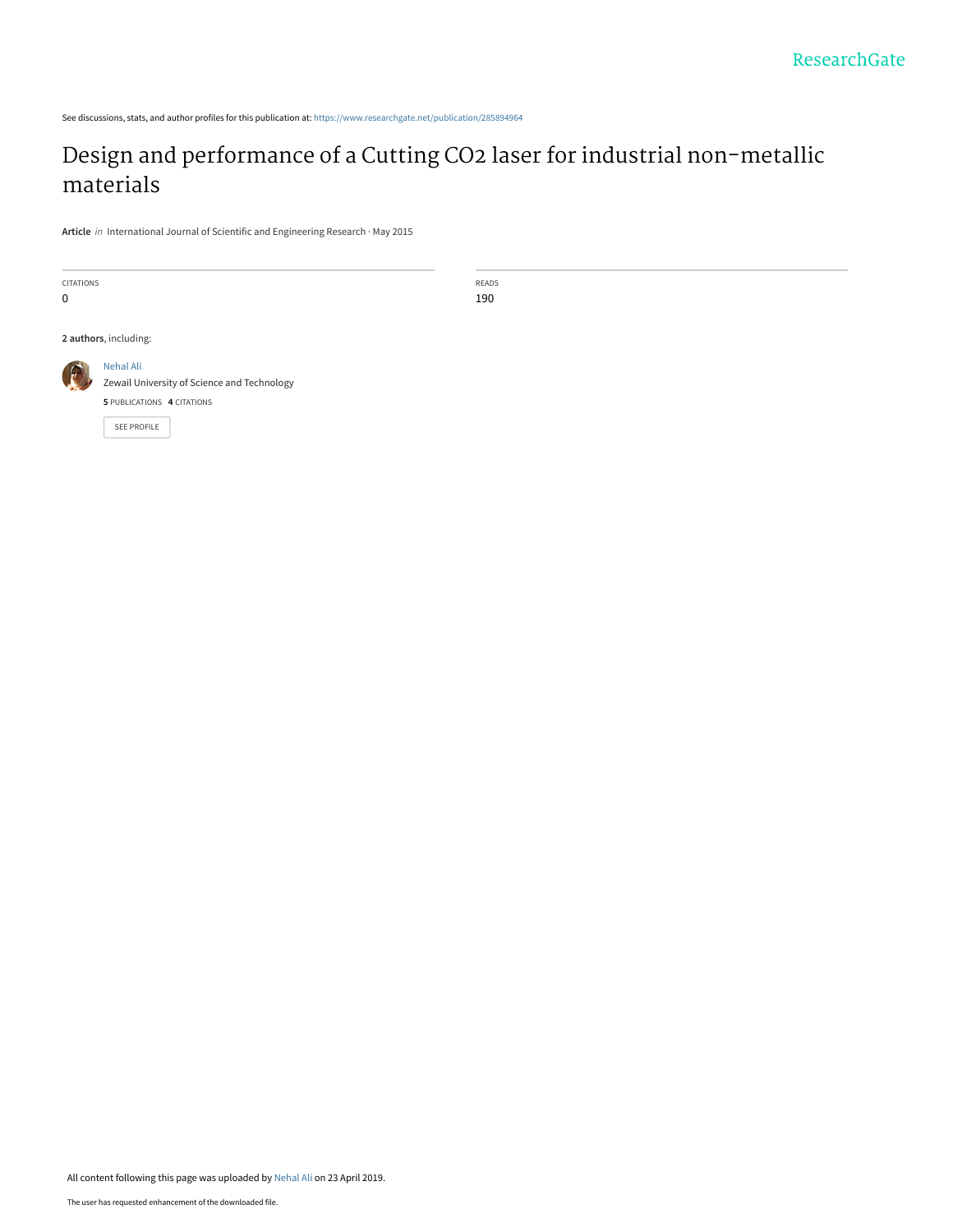# Design and performance of a Cutting CO2 laser for industrial non-metallic materials

N. Aboulfotoh Ali<sup>1</sup> \*, H. A. El- flaah<sup>2</sup>

*. 1 Department of Engineering Physics and Mathematics, Faculty of Engineering, Tanta University. <sup>2</sup> Researcher at Military Technical College, Cairo, Eygpt* \* Nehal Aboulfotoh Ali[: nehalzr@gmail.com,](mailto:nehalzr@gmail.com) [Nehal.ali@f-eng.tanta.edu.eg](mailto:Nehal.ali@f-eng.tanta.edu.eg)

**Abstract**— The great interest in carbon dioxide lasers stems from their continuous power capability, high efficiency and ease of construction. The CO2 laser is a gas type laser with a wavelength of 10.6μm in infrared region. Their high efficiency and tremendous power output have made them one of the most commonly known transition wavelength facilitates laser cutting, drilling and marking of a wide variety of materials in the electronics and medical industries. The  $CO<sub>2</sub>$  laser we constructed is a low cost laser. The operating voltage applied to the laser is 12 KV, and the power output is in the range of 10-22 Watts .Many of laser design parameters strongly interact with one another, and requires consideration of how they interact to reach the optimum design. The construction of a  $CO<sub>2</sub>$  gas discharge laser with a glass laser tube design as well as clear housing is presented. Operation was characterized in power, cutting speed and stability over a long time. The results indicate a good operation, optimum powers and beam quality with maximum speed. The experimental results show marking and cutting efficiently of different non-metallic industrial materials such as paper, plastic, glass, texture with different thickness.

—————————— ——————————

**Index Terms**— CO2 laser, design, cutting,experimental, marking, nonmetallic material, optimization,

### **1 INTRODUCTION**

he CO2 laser is comparable in simplicity, if not in size, to the microwave klystron. Both have a high- Q electromagnetic cavity, a highly efficient power-output coupling technique, and an active medium fed from a simple dc power supply. Also, with slight modifications either can be used as an oscillator or an amplifier. The possibility of using molecular vibrations for laser action was clearly pointed out by [Polanyi](http://www.laserk.com/newsletters/whiteREF.html) in 1961 [1]. More recently[, Patel, C. K. N. \[ 2\] h](http://www.laserk.com/newsletters/whiteREF.html)as described in some detail the laser action on the vibrational-rotational (V-R) transitions of CO2 in an electrical discharge. Shortly afterwards, progress towards high power and efficiency was achieved by [Patel w](http://www.laserk.com/newsletters/whiteREF.html)ith the addition of N2 and with the addition of He. Other molecular systems have been made to lase, but so far CO2 is the most important power producer. Many parameters affect the design and operation of the CO2 laser. The gas discharge can be powered with dc, ac, RF, repetitive pulses, or any combination thereof. The mirrors can be fixed, rotated for Q-switching, or vibrated for reactive Q-switching [4], [5]. Witteman W J. reported The CO2 laser most commonly known laser for cutting, drilling and marking of a wide variety of materials in the electronics and medical industries Ready, J. F. [6] reported that important innovations to be made in commercial CO2 laser technology, particularly in the low and medium power ranges. This work examine the strong dependence of the parameters of the resonator and the conditions of a ray launched inside the resonator parallel to the optical axis remains inside the resonator, directly with the output T

power. The laser was designed and constructed out of glass and is contained in a suitable casing so that all of its functioning components can be observed. The laser simply plugs into a standard outlet and from 10 to 25 Watts of coherent, monochromatic laser radiation is produced, enough to burn paper and wood. The calculations for an optical resonator and the prediction of the output power was conducted, for an industrial CO2 laser that combine high reliability and low operating cost. able in simplicity, if not in size, to<br>
able in simplicity, if not in size, to<br>
able in solution and is contained in a suitable casir<br>
ient power-output coupling tech-<br>
ing components can be observed. T<br>
um fed from a simp

### **2. EXPERIMENTAL WORK**

### **2.1. Determination of output power**

Approximate maximum output power of CO2 laser operating in an optimized condition with respect to gas ratio, pressure, and tube current can be calculated if design data on the optical cavity and laser tube are known.

Where, P is the output power of laser in watts, the total cavity loss equal 1, T is the fractional transmission of output coupler,  $\alpha$  is the gain coefficient, and l is active length (length of discharge providing gain), in centimeters. The diffraction loss of a Gaussian laser beam of radius w when it passes through an aperture with a radius r is given by

 $I_d = e^{-\frac{1}{2}t}$ , where, the radius r is the radius of the cavity aperture, when it located near the spherical mirror, and beam radius w is defined as the spot size of the beam on that mirror.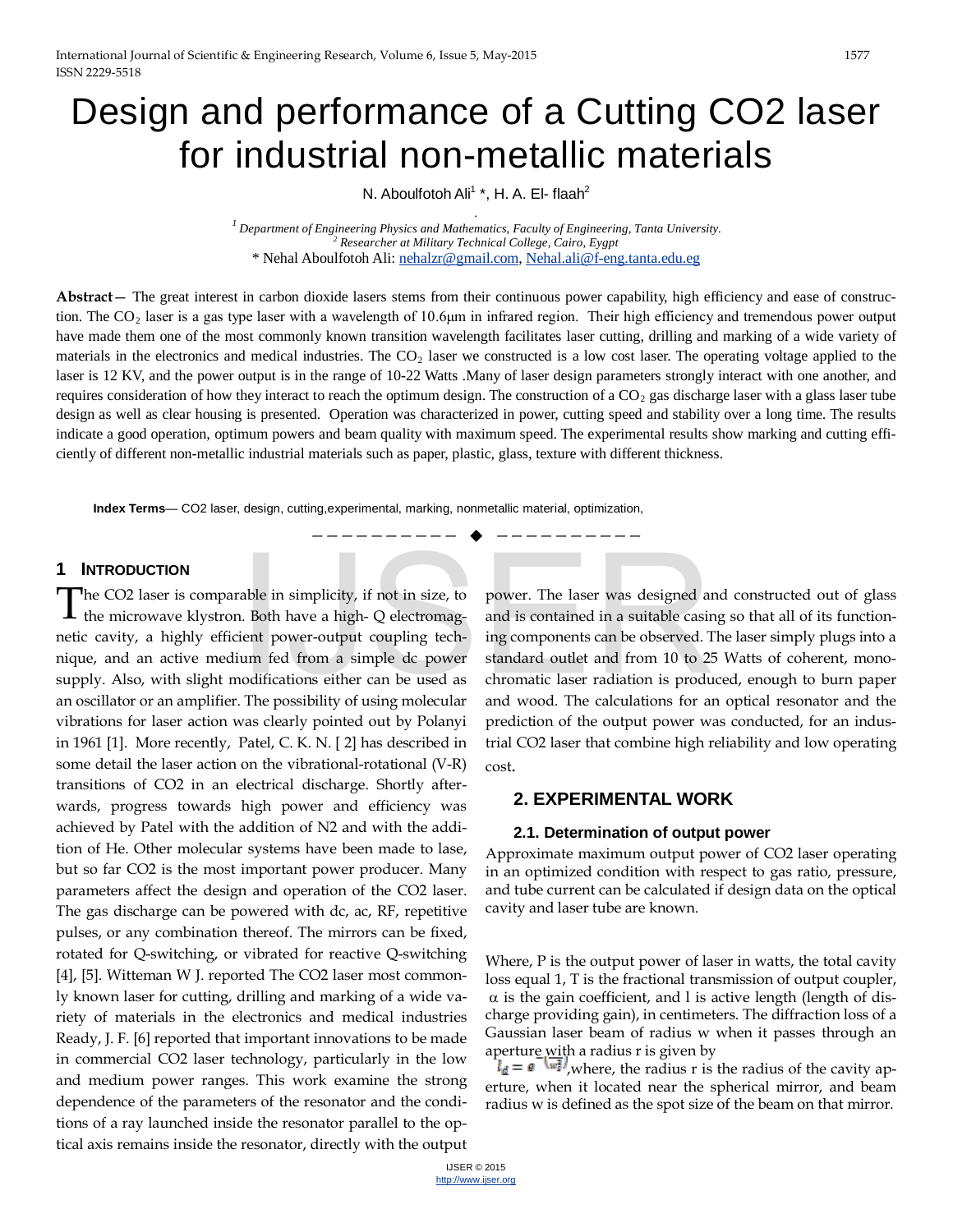### **2.2. The laser cavity**

The system consists of discharge tube, electrodes, mirrors, cooling system, gas system and power supply as shown in figure 1. The function of an optical cavity is to ensure that the light waves generated have the required shape and spacing. The design adopted cylindrical gas discharge tube of length 0.85 m, shown in Figure 2. The glass discharge tube was designed from Pyrex glass to operate under high temperature conditions, with two feed-through for cooling jacket (diameter 46 mm) in order to circulate the cooling water around the tube. The bore diameter and length of the discharge were chosen to be 13 mm and 0.6 m respectively, the diameter depends on the ultimate operation, according to the curves relate the gain (dB/m) and the discharge current (mA) for different bore diameters [7], and the length was picked from the tables on the bases of the output power [8]. The suitable output coupler transmission relative to discharge length and tube diameter is 65% [7].



Figure 1 Schematic diagram for typical CO2 laser system

The stainless steel electrodes in this system which withstand high temperatures with good electrical conductivity are fixed in Teflon holder. Figure 3. shows the electrode holder dimensions and design. The cylinder electrode has length of 80 mm, outer diameter 14 mm and inner diameter 13 mm.



Figure 2. Sketch of the discharge tube

The gas inlet part was made of copper with diameter 4 mm to deliver the gas mixture to the tube. Construction of the laser was kept simple to reduce expense and excessive consumption

of time. The simplest optical resonator consists of a pair of plan or spherical mirrors located opposite to each other as shown in figure 4.They are aligned to a common optical axis and are perpendicular to this axis. This cavity has a zinc selenide plane mirror output coupler and an enhanced gold rear copper mirror [9] is used as a highly reflector of curvature radium. The design incorporates a laser bore nested in a water cooling jacket, with a feed through the water jacket so that the discharge can go to an external cathode and anode, having the external electrodes lower than the axis of the laser bore reduces the possibility that sputtering or oxidation will contaminate the optics [10-11]. The chiller temperature could be adjusted at (15C°) and pumped towards the cooling jacket tube with pumping rate (10-15 Liters /minute). Using deionized water in a closed loop cooling to make the laser self-contained [14].



Figure 3. Schematic diagram for the electrode (dimensions are in mm)



Figure 4 Laser tube and resonator scheme

Water inlet and outlets are positioned so that air bubbles which from inside the water jacket are ejected as they rise to the top of the tube. Without this design, air buildup inside the jacket would create a radial temperature differential, detuning the resonator and/or thermally poisoning the gain medium [12-13].

The gas supply system consists of a premixed mixture of Carbon dioxide, Nitrogen and Helium. The used ratio is (6 % CO2 – 13.5% Nitrogen – 80.5% Helium) [15] .To control the vacuum and the gas pressure, two solenoid valves were used, through the paths of evacu-

IJSER © 2015 [http://www.ijser.org](http://www.ijser.org/)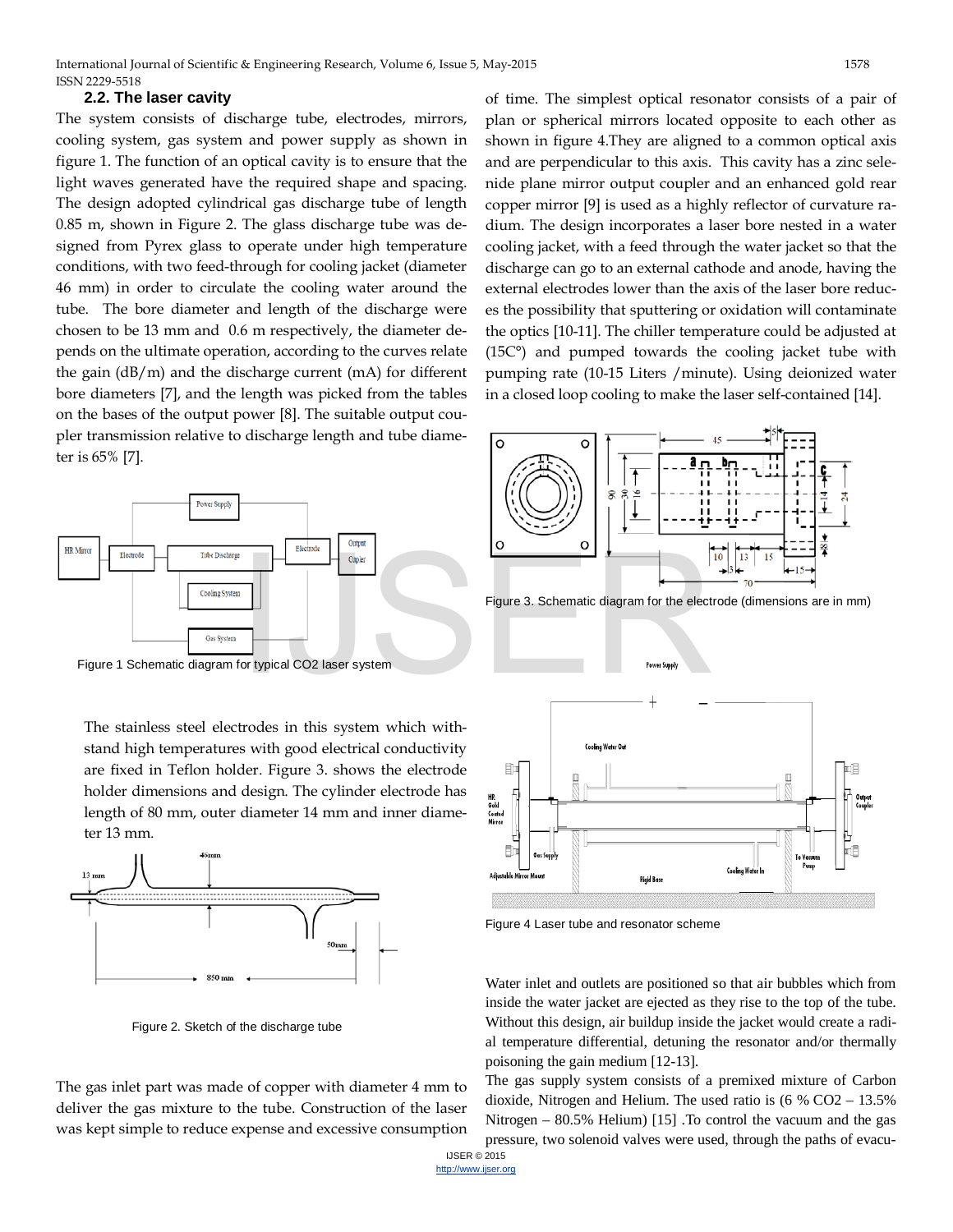ation and filling.

The high voltage power used is optimized for use in mid-power carbon dioxide and similar laser applications. A high voltage transformer supplies an alternating voltage (at the power line frequency - 50 or 60 Hz) of 12 kV, 20 mA was used in the system. The output of the transformer was controlled by using a variable autotransformer (Variac) to power the system. Figure 5. is a schematic diagram showing the whole CO2 laser system.



Figure 5. Schematic diagram of the CO2 laser system

### **2.3. Laser operation and optimization**

After the laser system assembled and aligned, it has been tested for vacuum. The lowest vacuum value obtained was about 0.2 m bar. The laser tube was then filled to a nominal pressure of (10 mbar) for initial operation. Several attempts were carried out for discharge tests with different pressure and voltages. THE CO2 laser system<br> **OPERIT CO2 laser system**<br> **OPERIT CO2 laser system**<br> **OPERIT CO2 laser system**<br> **OPERITE:**<br> **OPERITE:**<br> **OPERITE:**<br> **PRESSURE**<br> **OPERITE:**<br> **PRESSURE**<br> **OPERITE:**<br> **PRESSURE**<br> **OPERITE:**<br> **PRESSURE**<br>



Figure 6. Relation between Pressure and Breakdown Discharge Voltage

range of pressure and breakdown discharge voltage necessary for continuous, homogenous discharge in the tube. The increase of the discharge voltage means the increase in the pressure and that lead to increase the output laser power to a certain limit. It is difficult to separate completely the influence of the various parameters on the output power of CO2 laser. The current and the pressure have primarily effect. As the current increases the laser output increases steadily to maximum value and then decreases slowly as the current exceeds its optimum value which depends in turn on gas pressures. Gas mixture pressure plays a dominant role in the configuration of laser output power.



Figure 7. (a) Laser output power as a function of the discharge voltage,(b) laser output power as a function of the pressure.

TABLE 1 EFFECT OF THE DISCHARGE VOLTAGE ON THE PRESSURE AND OUT-PUT POWER

| Voltage        | Pressure | Power          | Vo Itage | <b>Pressure Power</b> |      |
|----------------|----------|----------------|----------|-----------------------|------|
| (kV)           | (mbar)   | $(\mathrm{W})$ | (kV)     | (mbar)                | (W)  |
|                |          |                |          |                       |      |
| 3              | 0.4      | 0.2            | 8        | 8.8                   | 5.9  |
| 3.5            | 0.8      | 0.6            | 8.5      | 10.2                  | 7    |
| $\overline{4}$ | 1.1      | 0.9            | 9        | 11.3                  | 8.6  |
| 4.5            | 1.7      | 1.3            | 9.5      | 12.8                  | 10.2 |
| 5              | 2.8      | 1.9            | 10       | 14                    | 12   |
| 5.5            | 3.6      | 2.4            | 10.5     | 15.4                  | 13.5 |
| $\overline{6}$ | 4.4      | 2.8            | 11       | 16.3                  | 16.2 |
| 6.5            | 5.2      | 3.3            | 11.5     | 17.5                  | 18.6 |
| 7              | 6.3      | 4              | 12       | 18                    | 20.2 |
| 7.5            | 7.2      | 4.7            |          |                       |      |

The gas pressure is a function of the applied discharge voltage. Figure 7. (a) illustrates the relation between laser power and charging voltage, while figure (b) represents the laser output power as a function of the pressure. The results shows the direct relation between the output power with both voltage and pressure. The minimum voltage that produces output

Lasing action is now repeatably attainable. Figure 6 shows the

IJSER © 2015 [http://www.ijser.org](http://www.ijser.org/)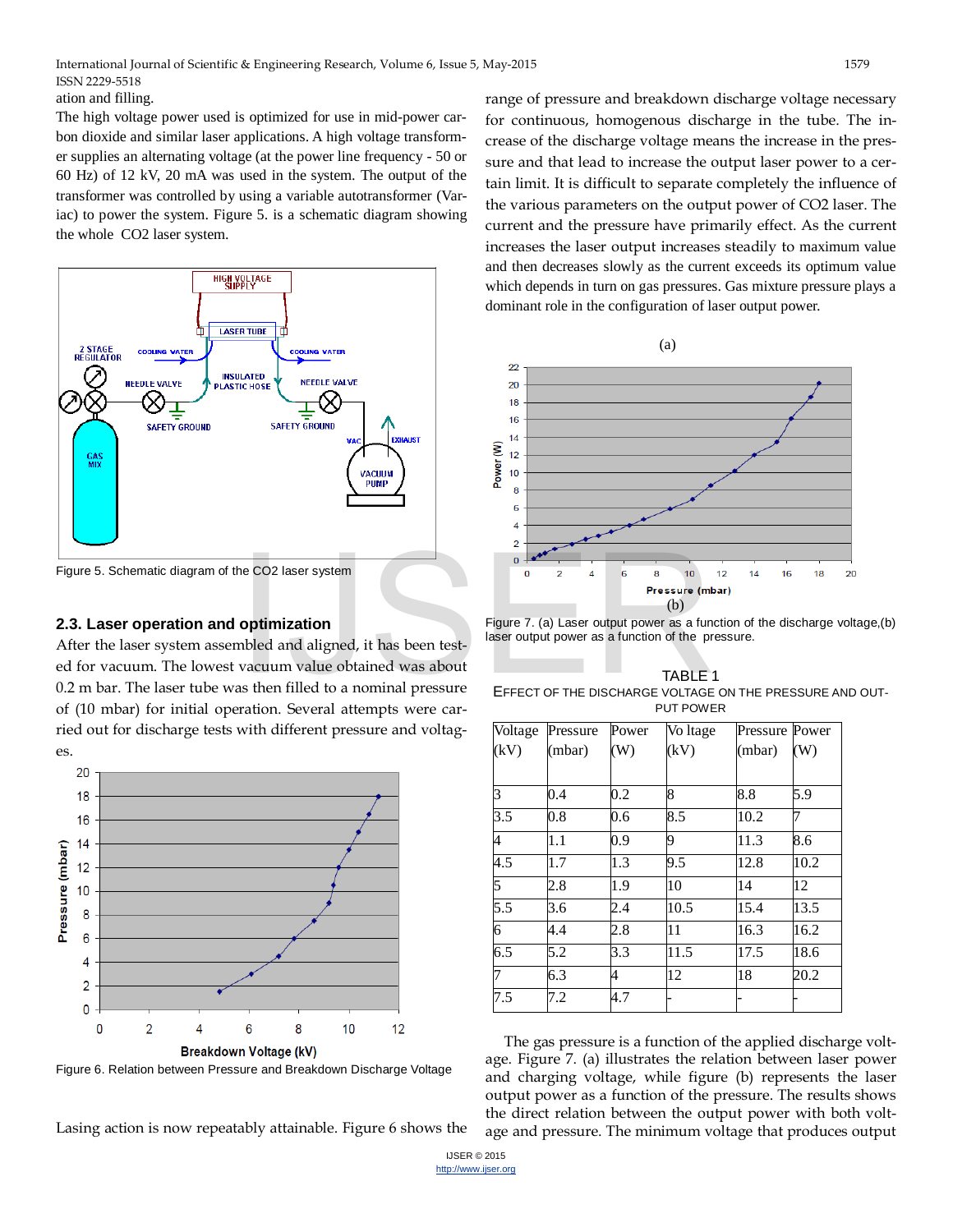power of 0.2 W was found to be 3kv. Table 1. Summarize the values of pressure and voltage necessary for continuous, homogenous discharge in the tube and maximum measured output laser power for each value.

### **3. WORKING SETUP FOR CUTTING**

The parameters that affect the cutting process and can be altered in order to improve the quality of the cutting process and achieve the required cutting results; include beam geometry, beam intensity, and laser beam focusing. However, some process parameters are normally not altered by the operator.

CW laser beam is preferred for smooth, high cutting rate applications particularly with thicker sections because the highest cutting speeds can be obtained with high average power levels. However, the removal of molten is not efficient enough to prevent some of the heat in the molten/vaporized material from being transferred to the kerf walls causing heating of the work piece and deterioration of the cut quality. The focusing lens focuses the parallel laser beam onto the work piece. The laser cutting process requires focusing a laser beam to a small spot that has sufficient power density to produce a cut through the material. The focusing of laser beams is illustrated in figure 8. In which 2 z is the depth of focus (Rayleigh length), the focused spot size (d), and large raw beam diameter (D). Generally a small spot size is associated with a short depth of focus. The depth of focus is also dependent on the same parameters as the focused spot diameter. The raw beam is focused on to the surface of the material by means of a ZnSe lens with focal length 13 cm. The measured focused beam diameter is 0.2 mm.



Figure 8. Focusing of the output laser beam

### **4. RESULTS AND DESCUSSION**

The system was equipped with a computerized X-Y table, to control the movement of the workpiece. The movement velocity can be selected through the software parameters. The range of velocity available for this table is from 0.5 – 6 cm/sec in 0.5 cm/sec step.

From the large amount of different types of nonmetallic materials, four categories of these materials have been selected for this work [paper, plastic, glass and texture] currently used in various industrial applications.

The thickness of the selected materials varied from 0.11 to 1mm according to the material type as shown in table 2. The cutting experiments carried out by the designed CO2 laser with output power varies according to material type. The laser beam is focused on the upper surface of the material. The geometrical characteristics of the cuts were visualized and measured by means of an optical microscope.

TABLE 2 THICKNESS OF THE PROCESSED MATERIALS

| <b>MATERIAL</b>          |     | PAPER   PLASTICS   GLASS   TEXTURE |      |     |
|--------------------------|-----|------------------------------------|------|-----|
| <b>THICKNESS</b><br>(MM) | 110 | 300                                | 1000 | 170 |

A systematic study of the influence of the different variables involved in the cutting process has been conducted in order to find the adequate window of parameters for satisfactorily cut of the four categories of nonmetallic materials. Therefore each parameter was varied while keeping all others constant and the process has been repeated for materials of different thickness and with varying the speed and the output power for each kind of material. Paper, cardboard and other packaging materials which are thermally sensitive can be cut easily and quickly with the CO2 laser system.

Figure 9(a) shows a clean, smooth and small kerf width of the processed paper sheets. The procedure parameters of 11W output power and 4cm/sec speed motion is the best module of the designed CO2 system for cutting 11 paper sheets with 50 μm kerf width. Figure 9(b) presents an image of cutting edge of polypropylene piece with 300 μm thickness. Results show that cutting 3 sheets of polypropylene with 13 W output power and 4cm/sec are the optimum parameters to get the cleanest and the sharpest kerf width of 90 μm. The designed system is used to separate glass strips which is brittle and transparent with small thickness (1 mm). figure 9(c) illustrate the usage of laser output power of 20 W and speed of 4cm/sec results in smooth, small and fine kerf width of 120 μm. The low speed with high value of output power is the perfect conditions to cut the glass with almost no cracking where the glass surface is heated by laser beam. Compressive stress builds up in surface layers, but with no surface damage. Propagation of incipient crack in the glass sheet along the cut line leads to cutting and separation. Laser cutting equipment can be used to quickly and easily cut a broad range of textiles and clothing, from filter mats, canvas, fleece, and insulating materials to standard leather and cotton, even the thickest of materials such as Kevlar can be cut with ease. The used textile piece is cotton with 170 μm thickness and it has 30% polyester, so this piece is very sensitive to temperature. The optimum conditions to obtain the cleanest cut with kerf width of 70 μm were; laser power of 12.5 W with very low speed of 2.5 cm/sec. The optimum parameters are listed in table 3. as a guide for industries that use CO2 for cutting of non-metallic materials. Let (u), and large raw beam dialities<br>spot size is associated with a short of polypropylene piece with 300 p<br>of focus is also dependent on the that cutting 3 sheets of polypropyl<br>used spot diameter. The raw beam of the mat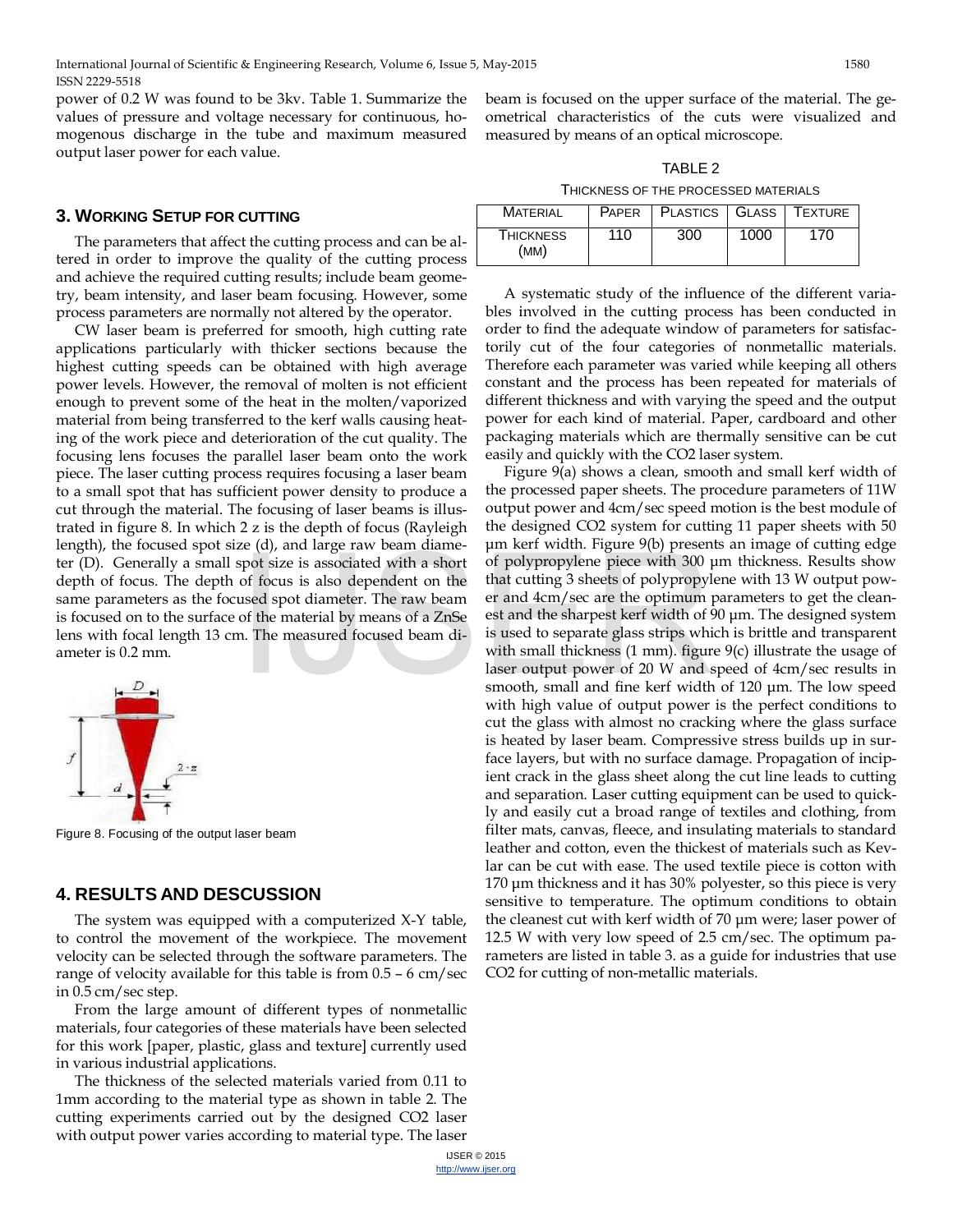TABLE 3 OPTIMUM LASER POWER AND SPEED FOR CUTTING PAPER, PLAS-TIC, GLASS AND TEXTURE

| <b>MATERI-</b> | <b>THICKNESS</b> |                     |         | NUMBER SPEED POWER (W) |
|----------------|------------------|---------------------|---------|------------------------|
| <b>AL</b>      | OF SHEET<br>(µM) | OF<br><b>SHEETS</b> | (CM/SEC |                        |
| PAPER          | 110              | 11                  |         | 11                     |
| <b>PLASTIC</b> | 300              | 3                   | Δ       | 13                     |
| GLASS          | 1000             |                     | 2       | 14.5                   |
| <b>TEXTURE</b> | 170              | 5                   | 2       | 12.5                   |



Figure 9. Images of cutting different nom-metallic materials with optimum condition of the designed CO2 laser. (a) Paper, (b) Polypropylene, (c) Glass, and (d) Textile.

### **4. CONCLUSION**

The general idea is building a CO2 laser with appropriate characteristics of wavelength, power, coherent and monochromatic laser radiation, for the cutting of non-metallic materials according to industrial application, where it is possible combine high reliability and low operating cost. The work done is mainly application study of the performance of a CW CO2 laser system for cutting non-metallic materials. Plastic, paper, glass and texture exhibit high absorption at 10.6 μm and require moderate power level of 1-20 W. Thus, the con-

struction of axial flow, continuous wave carbon dioxide laser was proposed for the current work. The experimental results show that the cutting quality varies with the kind of the materials and cutting speed. This system will allow carrying out different industrial applications.

### **5. REFERENCES**

[1] J. C. Polanyi. *Selective excitation through vibrational energy transfer and optical maser action in N2-CO2*. J. Chem. Phjs. 1961; 34, 347

[2] C. K. N. Patel. *Continuous-wave laser action on vibrational–rotational transitions of CO2*[. Phys. Rev. 1964; 136 \(5A\), A1187](http://prola.aps.org/abstract/PR/v136/i5A/pA1187_1) 

[3] [I. Kitazima.](http://www.sciencedirect.com/science/article/pii/0030401874900406) *Effect of He and N2 on pulsed operation of CO2 lasers.* [Opt.](http://www.sciencedirect.com/science/journal/00304018)  [Comm.](http://www.sciencedirect.com/science/journal/00304018) 1974; 10 (2): 141-144

[4] Hall D R and Hill C A. *Radiofrequency discharge excited CO2 lasers Handbook of Molecular Laseres*. New York: Marcel Dekker Inc.; 1987, p 165-257 [5] Witteman W J. The CO2 Laser. Berlin: Springer Verlag; 1987

[6] Ready J F. Industrial Applications of Lasers. New York: Academic Press; 1978.

[7] www.laserk.com/newsletters/whiteCO.htm, David R. Whitehouse Manager, Laser Advanced Development Center Raytheon Co., Waltham, Mass.

[8] O'Shea Donald C., Callen Russell W., Rhodes William T. Introduction to Lasers and Their Applications. Reading, MA: Addison- Wesley Publishing Co.; 1977.

[9] J.Gary Eden. Selected Papers on Gas Laser Technology. Milestone Series, SPIE , MS 159; 2000.

[10] Verdeyen J T. Laser Electronics. New Jersey: Prentice-Hall; 1981

[11] Levatter, Jeffrey, and Stong. The amateur scientist: a carbon dioxide laser is constructed by a high school student in california Scient. Amer. 1971; 225: 218-224.

[12] Weber M J. Handbook of Laser Science and Technology (Gas Lasers). Boca Raton:CRC Press; 1986.

[13] Seigman A E. Lasers. Mill Valley: University Science Books; 1986.

[14] G Botero, D Gomez, D Nisperuza, A Bastidas. Design and performance of a sealed CO2 laser for industrial applications. Journal of Physics: Conference Series 274,012058, IOP Publishing, doi:10.1088/1742- 6596/274/1/012058; 2011.

[15] N. Rykalin, A. Uglov, I. Zuev, A. Kokora. Laser and electron beam material processing. MIR Publishers, Moscow; 1988.